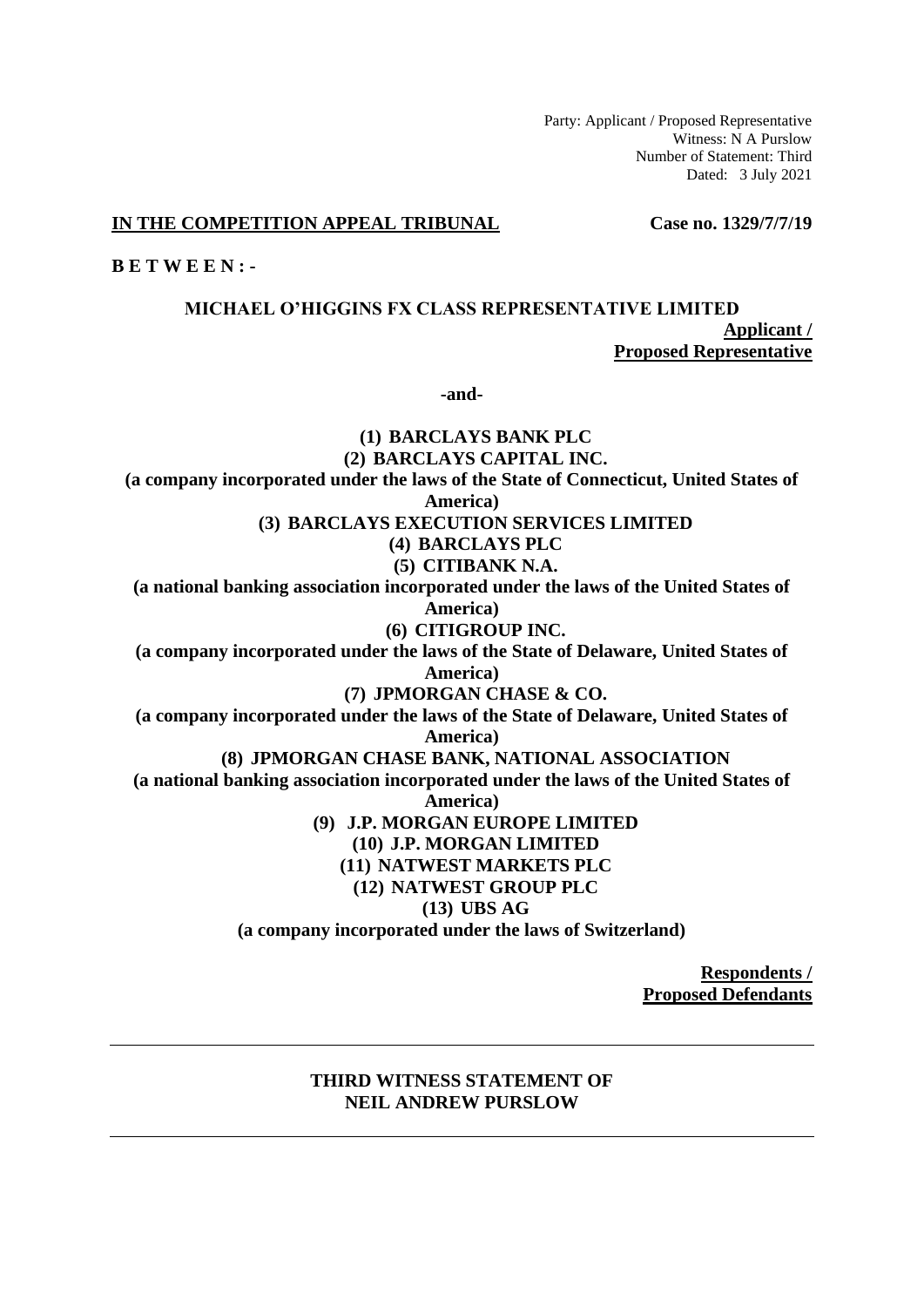I, **NEIL ANDREW PURSLOW**, of Therium Capital Management Limited, whose registered address is 11 Staple Inn, London WC1V 7QH, **WILL SAY**:

# **Introduction**

- 1. I am a Director, Co-Founder, and Chief Investment Officer of Therium Capital Management Limited ("**TCML**"). TCML is a UK-based company, wholly owned by Therium Group Holdings Limited ("**TGHL**"), which is registered in Jersey. For ease, I will collectively refer to TCML, TGHL, Therium Litigation Finance Atlas AFP IC and their affiliates as "**Therium**" in this witness statement. Therium's business is litigation funding and it is funding the Applicant / Proposed Class Representative.
- 2. I have previously provided two witness statements in relation to the above matter (the "**Proposed Proceedings**") dated 28 July 2019 (my "**First Statement**") which was filed with the Competition Appeal Tribunal (the "**Tribunal**") on 29 July 2019 and 23 April 2021 (my "**Second Statement**").
- 3. This is my third witness statement in these proceedings. It is provided to the Tribunal to explain a correction in the details provided by Michael O'Higgins FX Class Representative Limited (the "**O'Higgins Application**") in relation to the anti-avoidance endorsements ("**AAE**") put in place in relation to the O'Higgins PCR's after the event ("**ATE**") insurance cover.

# **The O'Higgins PCR's AAE premiums**

- 4. Based on recent discussions with Ms Belinda Hollway of Scott+Scott UK LLP ("**Scott+Scott**"), I am informed that certain information relating to the level of the AAE premiums to be paid by the O'Higgins PCR was inadvertently omitted by the O'Higgins PCR in materials provided in the Proposed Proceedings.
- 5. In particular, the O'Higgins Application provided a "Neutral Statement of the O'Higgins PCR on Benefits to the Class" dated 29 June 2021 (the "**Neutral Statement**"), which contained an explanation of the ATE and AAE arrangements. I have reviewed the Neutral Statement and can confirm that the information in relation to premiums paid so far is correct insofar as it relates to the £500,000 plus IPT for the inception of AAE on the primary layer of ATE. In addition, however, the O'Higgins PCR is due to pay further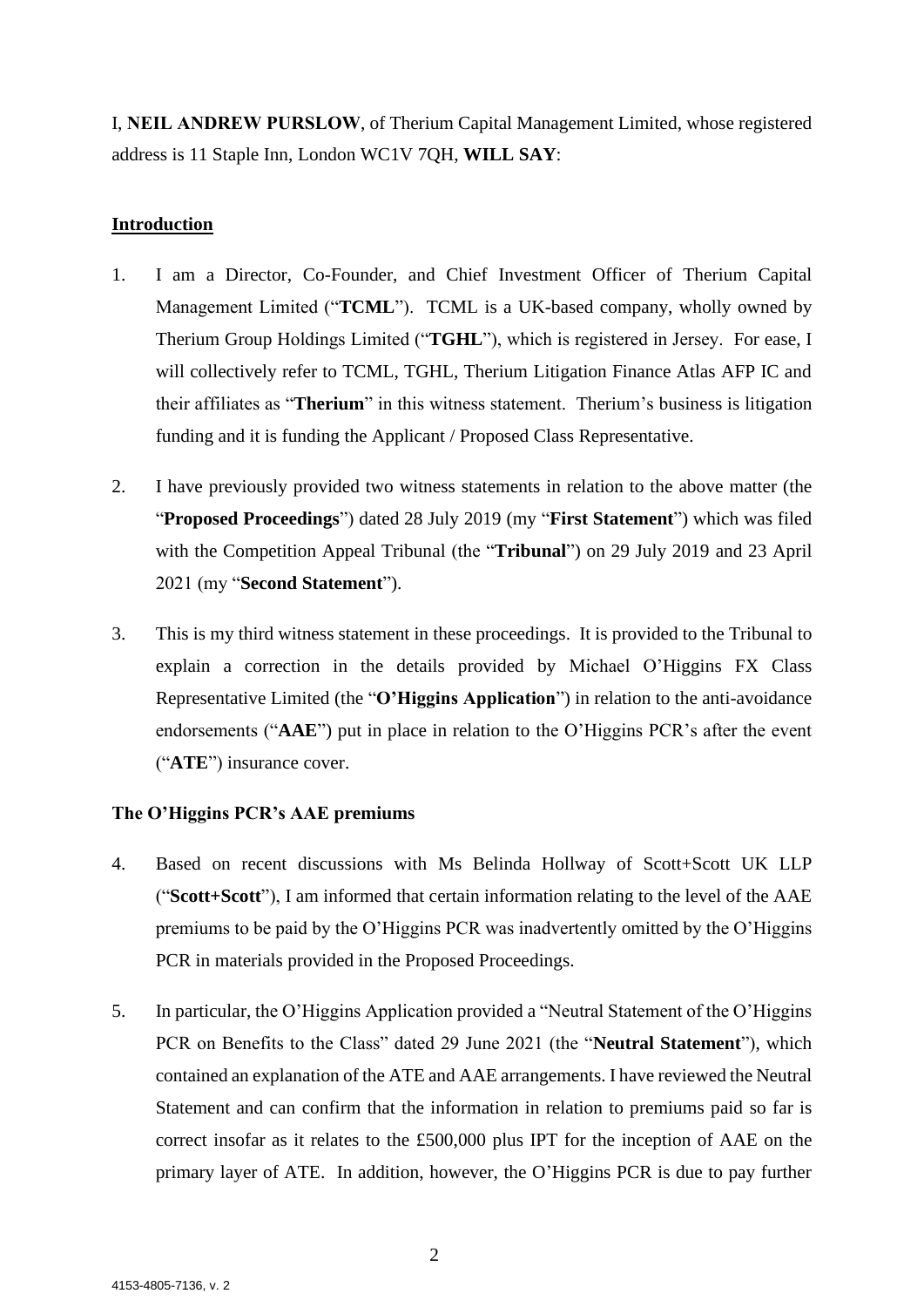premiums on the AAE in relation to the excess layers of ATE and on the third excess layer of the ATE insurance in the event that it is certified by the Tribunal and prevails in the carriage dispute against Mr Evans. These contingent premiums amount to £1.5 million plus IPT.

6. For completeness, I have reviewed (and I refer to) Ms Hollway's witness statement of today's date ("**Hollway 6**") in which she explains the position in further detail.

### **Therium's position in relation to the AAE on the Excess Layers**

- 7. As the person at Therium with responsibility for the relationship with the O'Higgins PCR in the Proposed Proceedings, I can confirm that Therium will fund the costs of the AAE on the excess layers.
- 8. Our expectation would be that the AAE premium costs will either be met in the following ways:
	- a. By the existing funding commitment under the O'Higgins LFA. In this regard, I note that the O'Higgins PCR's revised budget submitted on 11 June 2021 (the "**Revised Budget**") shows that an estimated £16,343,820 remains available post-CPO.<sup>1</sup> As per the Neutral Statement, the original budget was prepared as a realistic estimate of costs containing headroom and, by the conclusion of the proceedings, the actual costs ultimately incurred are likely to differ materially from those budgeted and there may be headroom; and/or
	- b. In the event that the effect of the AAE premium costs cannot be covered within the remaining Revised Budget, then by an increase in the funding commitment. This can be done by Therium agreeing to an increase in the capital allocated to the case. Alternatively, it is likely that costs will be recovered from the Proposed Defendants in the event that the O'Higgins PCR is certified and wins the carriage dispute, and it would be a relatively minor adjustment to re-cycle those funds so as meet the impact of the AAE premium costs on the O'Higgins PCR's budget.

<sup>&</sup>lt;sup>1</sup> See Appendix 1 of the Neutral Statement.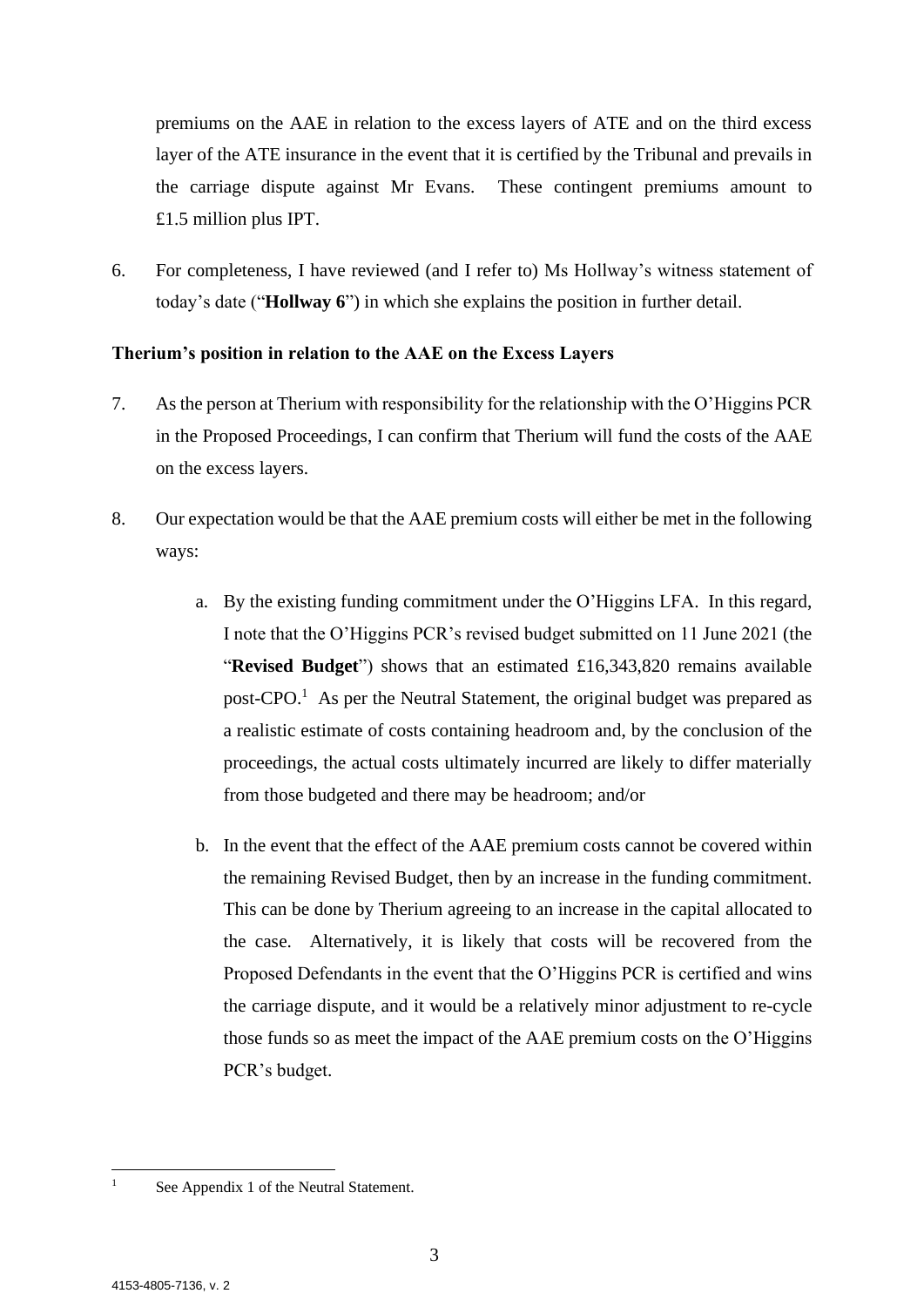- 9. Given the above two routes to meet the AAE premium costs within the budget, we would normally regard it as premature to agree relatively small changes to the budget of this nature at this early stage in the proceedings and such adjustments would be dealt with, if necessary, in aggregate, later in the case.
- 10. In light of the foregoing, I can confirm, from Therium's perspective, that nothing has changed in respect of the AAE arrangements since the terms were agreed with the insurers and approved by the Proposed Defendants in June 2020.<sup>2</sup>

## **STATEMENT OF TRUTH**

I believe that the facts stated in this witness statement are true. I understand that proceedings for contempt of court may be brought against anyone who makes, or causes to be made, a false statement in a document verified by a statement of truth without an honest belief in its truth.

 $N\rightarrow L$ 

**Signed: ……….……………………………………**

**NEIL ANDREW PURSLOW**

**Date: 3 July 2021**

<sup>&</sup>lt;sup>2</sup> See Hollway 6 for details of the agreement with the Proposed Defendants.